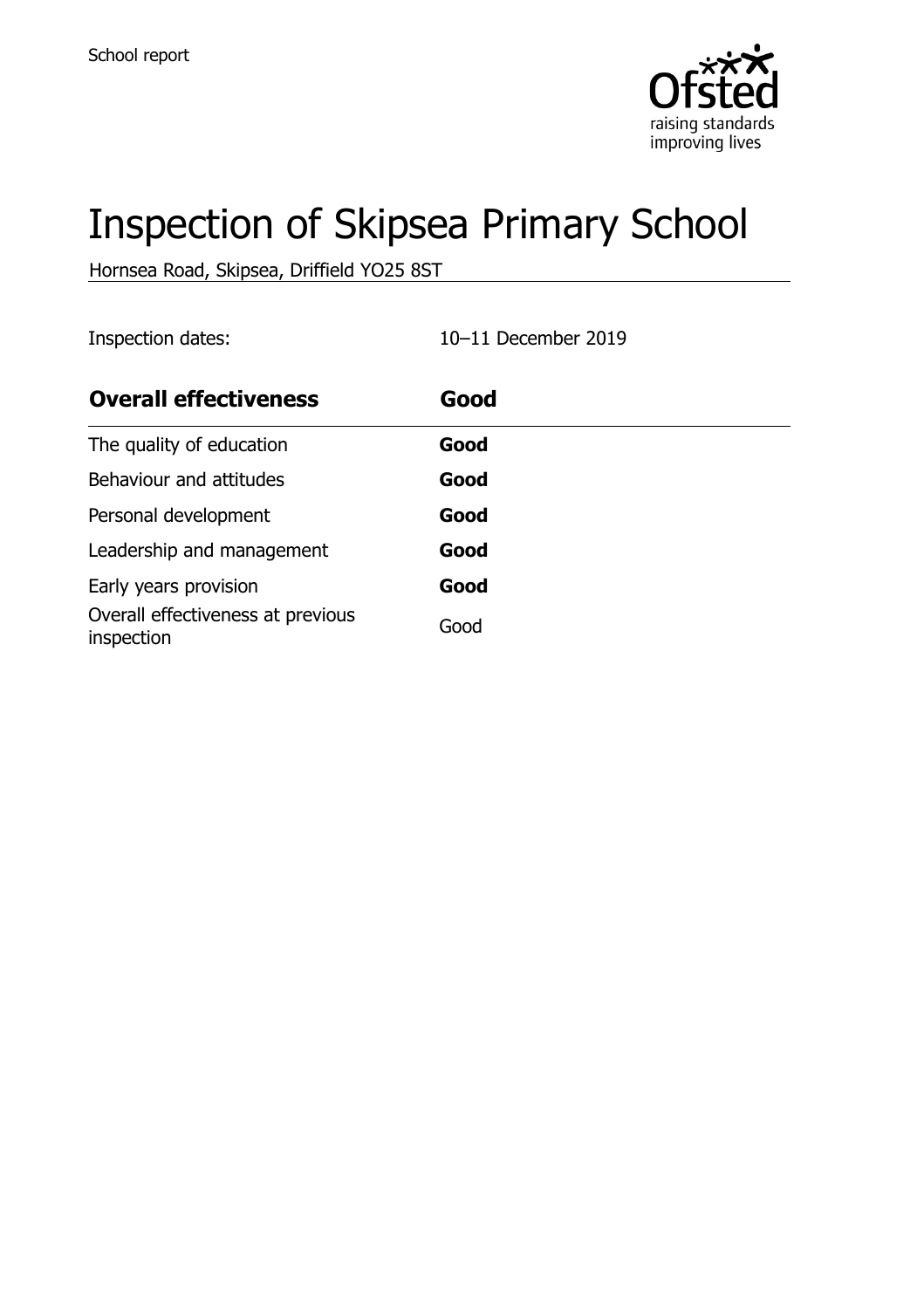

### **What is it like to attend this school?**

This small village school is at the heart of the community. Pupils and parents and carers say it is like one big family. Staff know the pupils well. Pupils look out for each other. They say they feel happy and safe. They are adamant there is no bullying in their school. They know there are adults who will listen if they ever have any worries.

Staff have high expectations for every child. Pupils respond well. They enjoy the praise and rewards they get for working hard and for good behaviour. Rare incidents of poor behaviour get resolved quickly.

Pupils enjoy the work they do in school and at home. They like learning from visits and visitors. Pupils explained how they learn important life skills in all weathers from their forest school experiences. The homework menu they have each half term gives a list of activities to choose from. This means that pupils can pick tasks that interest them.

Pupils enjoy the opportunities they have to take part in competitive sports between their houses and against the other school in the federation. They get many opportunities to develop leadership skills. Many act as play leaders, house captains or school council representatives.

#### **What does the school do well and what does it need to do better?**

Leaders are redesigning the curriculum. Current plans for most subjects show how work is sequenced. It is clear how pupils will build on their learning, year on year. However, there is more work to do in some subjects Nevertheless, it is clear from leaders' actions that they are in the process of bringing this about. The knowledge organisers they are working on will help pupils to remember more.

The early years curriculum is constantly adapted to meet children's needs and interests. Staff use questioning well to add challenge and to extend play. They encourage independence. The classroom is well resourced and organised. However, the outdoor area is not as well developed or used. Children love it when it is their turn to take Bobby the bear home. Their parents help them to record their weekend adventures together.

New books have raised the profile of reading. Most say that they like reading and enjoy taking books home. Effective work on new words and phrases is helping pupils to read with understanding. The phonics programme is well sequenced and effectively taught. Books are well matched to pupils' phonic knowledge. Most quickly gain the skills they need to become fluent readers. Those who fall behind get extra support to catch up. However, these pupils would benefit from spending more time reading the same book to develop fluency.

Recent work to improve writing at key stage 1 has been effective. Pupils are now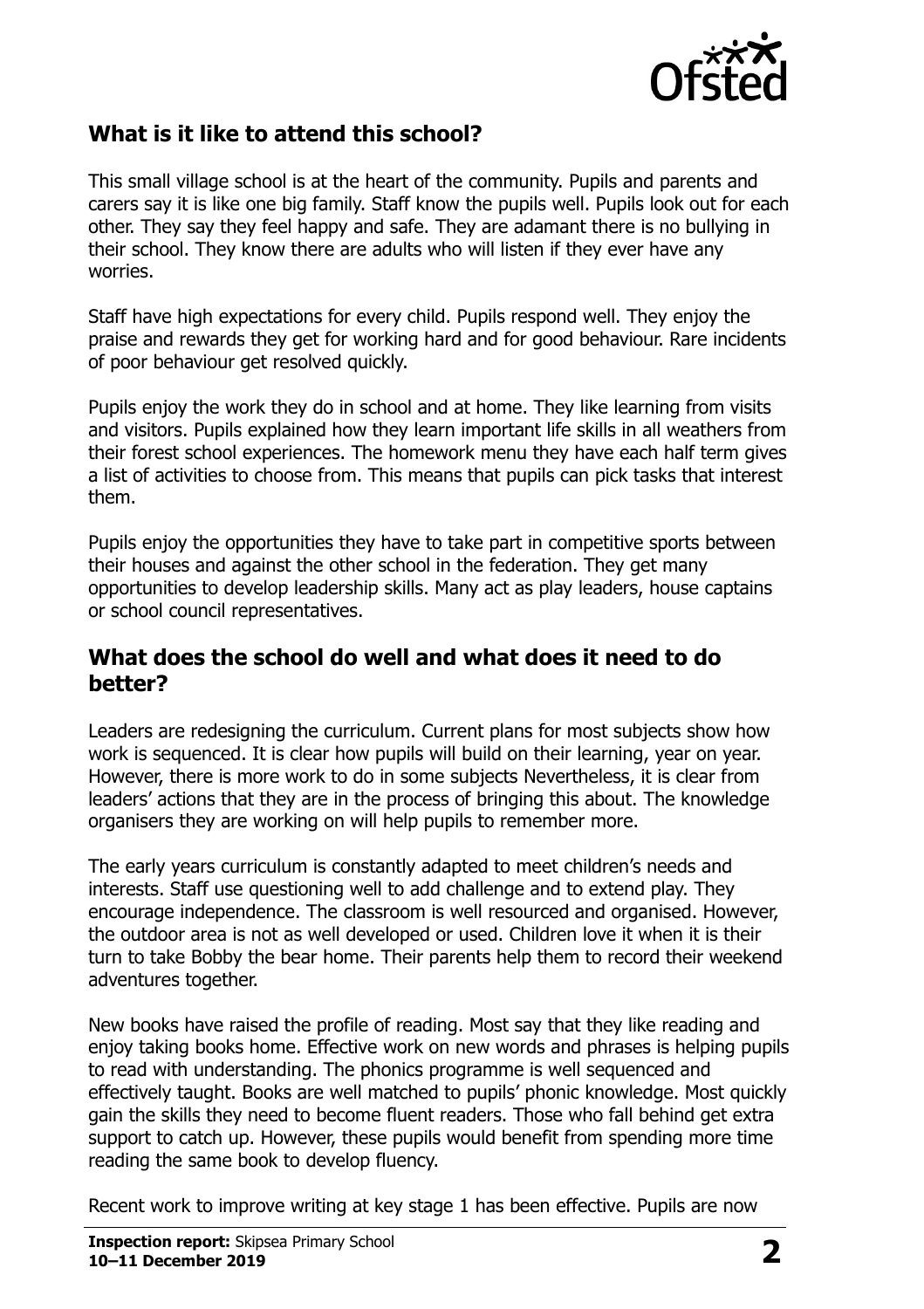

able to edit and improve their work with support. However, many do not do this independently. Handwriting has improved. However, many pupils in early years and Year 1 do not form letters correctly.

The teaching of mathematics has also improved. Pupils now have regular opportunities to reason and solve problems. Teachers check understanding and adapt teaching to meet pupils' needs. Pupils spend time each day on practising basic skills. This is helping them to become more fluent and to remember more.

Attendance improved over last year to be broadly in line with the national average. Most pupils want to come to school. They are eager to learn, try hard and take pride in their work. They get along well together. They show respect for adults and each other.

Work on personal development is a strength of the school. Pupils have opportunities to find out about different religions and cultures. They enjoy looking for similarities and differences. Staff encourage pupils to reflect on their own learning and that of others. They help pupils to think about the wider world beyond Skipsea by initiating discussions about global issues.

Teachers and teaching assistants know their pupils well. They are quick to identify individual needs. They have created a plan for each pupil to show the support and challenge staff will provide. This means that all pupils, including those with special educational needs and/or disabilities (SEND), achieve well.

The school has a positive relationship with the local community. Staff engage well with parents. Most parents are very positive about the work the school does to support pupils and their families.

Leaders know what they need to do to continue to improve the school. Governors have a broad range of skills. This enables them to provide a balance of support and challenge for leaders' actions.

#### **Safeguarding**

The arrangements for safeguarding are effective.

Leaders make appropriate checks to make sure that all adults are suitable to work with children. They make sure that all staff are well trained. This means staff know what to look out for. They report all worries, no matter how small. Leaders are quick to follow up any concerns. Many parents praise the school for the way staff care for their children. They say they find the information on the school website about safeguarding useful. Pupils learn how to recognise and deal with risks in ageappropriate ways. For example, they learn about how to stay safe online.

#### **What does the school need to do to improve?**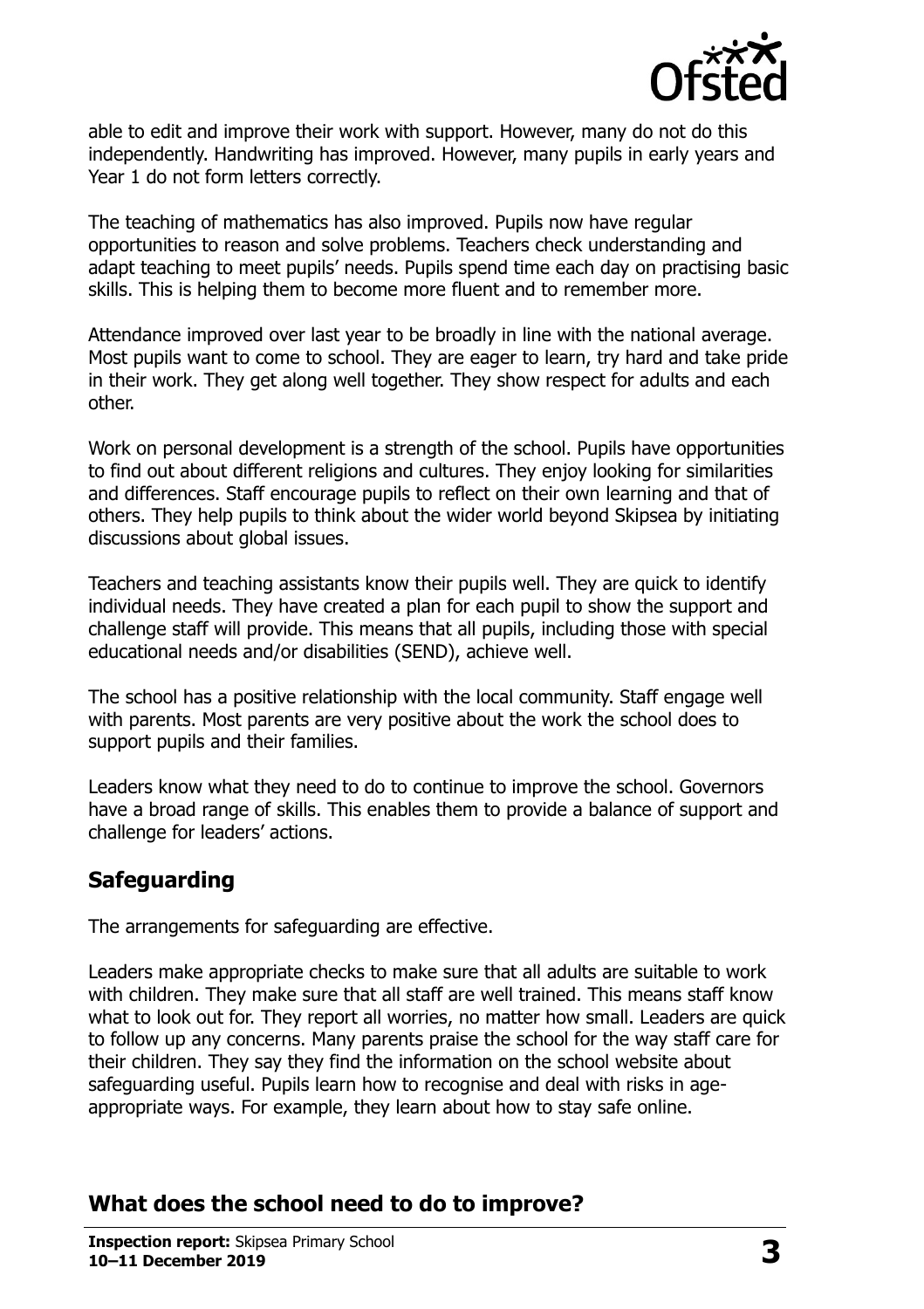

# **(Information for the school and appropriate authority)**

- The school's curriculum is not coherently planned and sequenced in some subjects. However, it is clear from the actions that leaders have already taken to plan the curriculum in some subjects that they are in the process of bringing this about. Current outline plans do show what must be taught in each subject in each year group. However, in some subjects, such as history, these need to be expanded upon so that they give more detail and make the sequence of learning clear.
- The early years outdoor area is not well organised or well resourced. This means that it is not being used as well as it should be to enable pupils to develop their skills in all areas of learning. Leaders need to consider how this area can be developed so that it is a more effective learning space.
- Work to improve writing has not been fully embedded. This means that pupils in Year 2 are not all able to edit their work independently. Pupils in early years and Year 1 do not form letters correctly. Leaders need to continue to support staff to make sure that improvements continue.

#### **How can I feed back my views?**

You can use [Ofsted Parent View](http://parentview.ofsted.gov.uk/) to give Ofsted your opinion on your child's school, or to find out what other parents and carers think. We use Ofsted Parent View information when deciding which schools to inspect, when to inspect them and as part of their inspection.

The Department for Education has further quidance on how to complain about a school.

If you're not happy with the inspection or the report, you can [complain to Ofsted.](http://www.gov.uk/complain-ofsted-report)

#### **Further information**

You can search for [published performance information](http://www.compare-school-performance.service.gov.uk/) about the school.

In the report, '[disadvantaged pupils](http://www.gov.uk/guidance/pupil-premium-information-for-schools-and-alternative-provision-settings)' refers to those pupils who attract government pupil premium funding: pupils claiming free school meals at any point in the last six years and pupils in care or who left care through adoption or another formal route.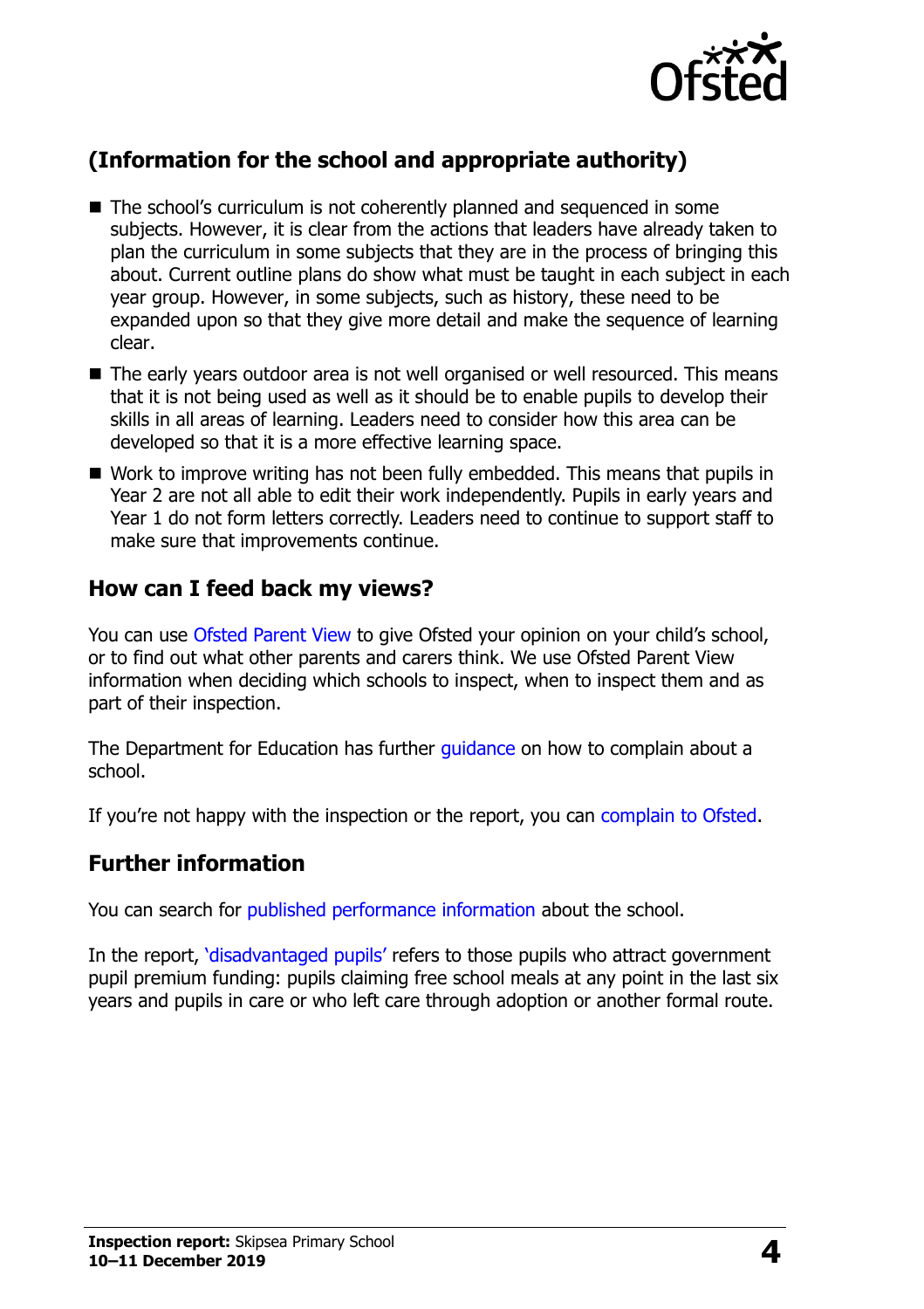

## **School details**

| Unique reference number             | 117882                   |
|-------------------------------------|--------------------------|
| <b>Local authority</b>              | East Riding of Yorkshire |
| <b>Inspection number</b>            | 10089007                 |
| <b>Type of school</b>               | Primary                  |
| <b>School category</b>              | Community                |
| Age range of pupils                 | 3 to 11                  |
| <b>Gender of pupils</b>             | Mixed                    |
| Number of pupils on the school roll | 46                       |
| <b>Appropriate authority</b>        | The governing body       |
| <b>Chair of governing body</b>      | Cheryl Morgan Muir       |
| <b>Headteacher</b>                  | <b>Carole Shiels</b>     |
| Website                             | www.skipsea.eriding.net  |
| Date of previous inspection         | 6 May 2015               |

# **Information about this school**

- There have been many changes in staff since the last inspection. This includes the appointment of an assistant headteacher.
- The school is much smaller than the average-sized primary school.

#### **Information about this inspection**

We carried out this inspection under section 5 of the Education Act 2005.

- We met with the headteacher, assistant headteacher, early years leader and some subject leaders.
- An inspector met with two members of the governing body and looked at the minutes of governing body meetings.
- An inspector met with a representative of the local authority.
- The arrangements for safeguarding were checked. This included checks on the single central record, staff training and safeguarding records.
- An inspector discussed the school's records on attendance and behaviour with leaders.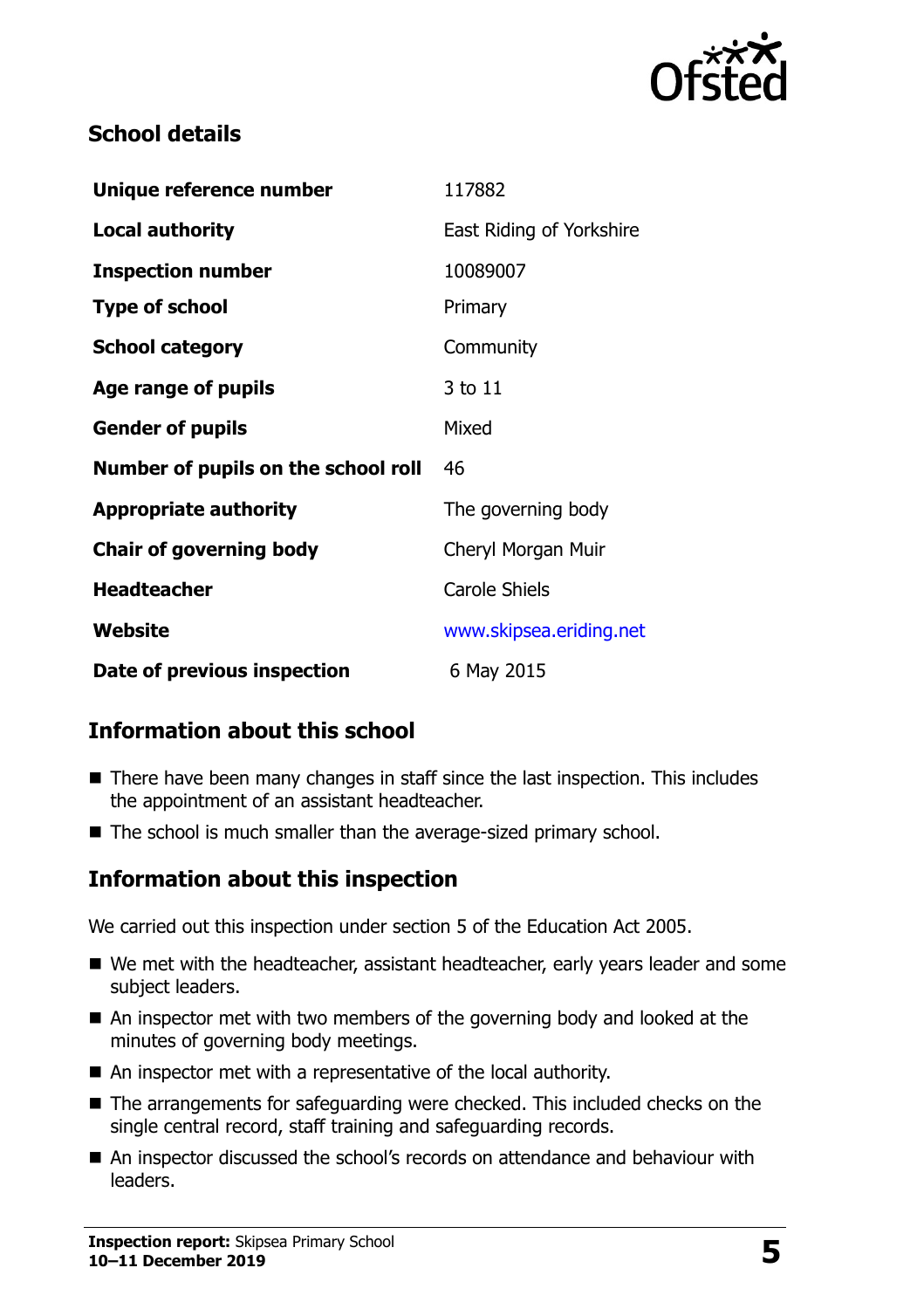

- An inspector analysed the school's self-evaluation document and plans for improvement.
- We talked informally with pupils in lessons and at breaktimes.
- An inspector talked to a number of parents as they dropped their children off at the start of the school day. Inspectors also took account of the eight responses to Ofsted's survey, Parent View.
- $\blacksquare$  The subjects considered as part of this inspection were reading, mathematics, history and music. We carried out deep dives in these subjects. This entailed meeting with senior leaders, subject leaders and teachers, looking at curriculum plans, visiting lessons, speaking to pupils about their learning, and scrutinising pupils' work. An inspector also listened to pupils read and observed a teacher listening to pupils read.

#### **Inspection team**

Chris Cook, lead inspector **Her Majesty's Inspector** 

Angela Harper **Calculates** Ofsted Inspector